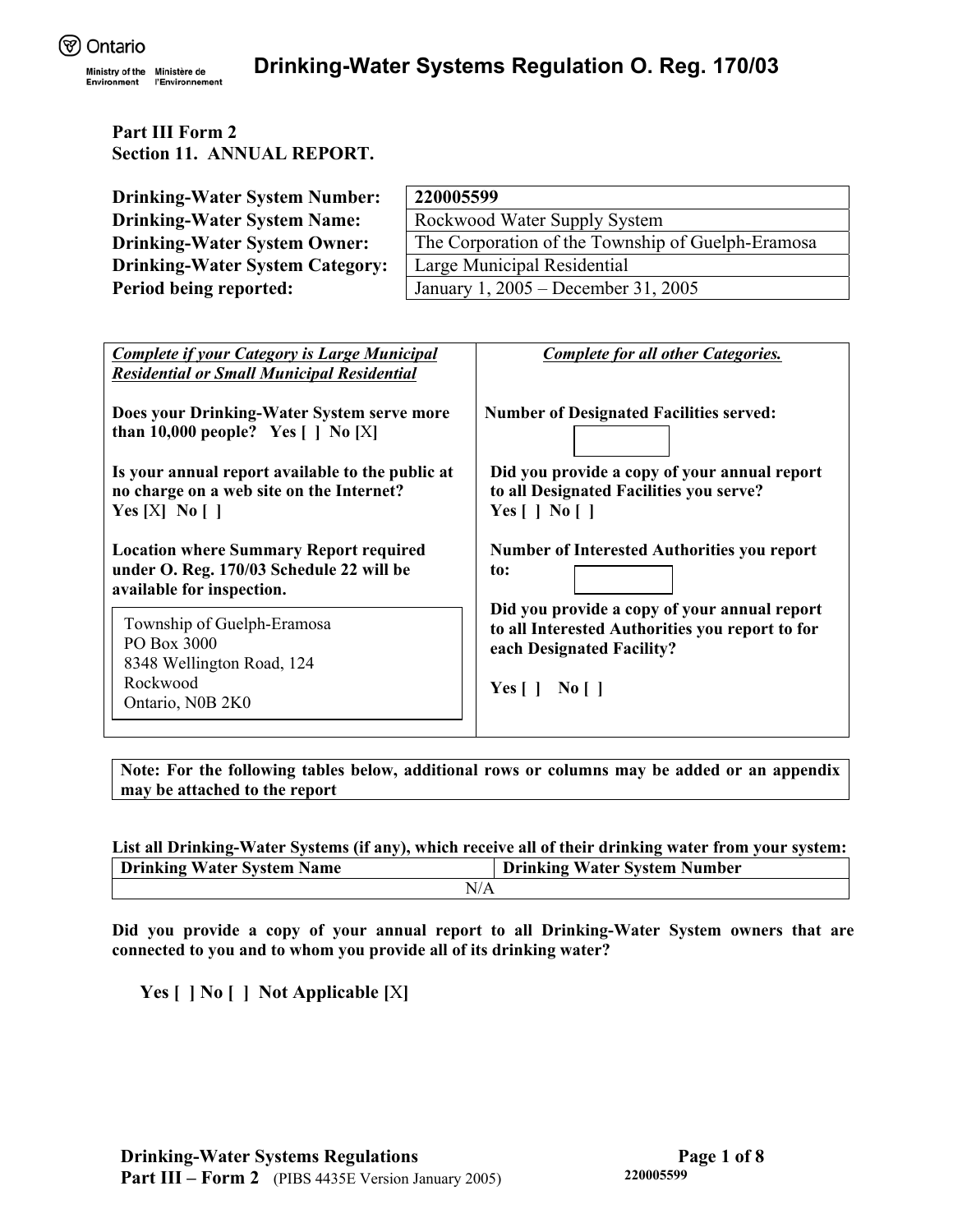

**Indicate how you notified system users that your annual report is available, and is free of charge.** 

- **[**X**] Public access/notice via the web**
- **[**X**] Public access/notice via Government Office**
- **[ ] Public access/notice via a newspaper**
- **[**X**] Public access/notice via Public Request**
- **[ ] Public access/notice via a Public Library**
- **[**X**] Public access/notice via other method** notice via Water or Tax Bills

# **Describe your Drinking-Water System**

The Rockwood Water Supply System is located in the Township of Guelph-Eramosa. The water system consists of three municipal groundwater wells, a water tower and distribution system. Two of the wells are located at the Station Street pumphouse and the other at the Bernardi Pumphouse. The water level in the water tower starts and stops the well pumps. The raw water from the wells is chlorinated prior to discharge into the distribution system. Once the low level in the water tower has been reached, the pump station is called upon to operate and supply the distribution system with the excess water filling the tower. This water system is known as a demand/storage system. Once the water tower if full, the well pumps shut down until the water level drops in the water tower and the pumps are required to run again.

The two wells located within the Station Street pumphouse are approved to supply water at a maximum combined flow rate of 1, 360 L/min and a maximum daily flow of 1, 964 m3/day. The well located within the Bernardi pumphouse is approved to supply water at a maximum flow rate of 910 L/min and a maximum daily flow of 1, 310 m3/day. Before entering the distribution system from these wells, the raw water is treated by adding a disinfectant to protect against microbial contaminants. The water is disinfected with sodium hypochlorite solution (chlorine) and iron sequestering (sodium silicate), which is injected during the pump cycle.

## **List all water treatment chemicals used over this reporting period**

Sodium Hypochlorite (12% solution) - disinfection Sodium Silicate (34.8% solution) – iron sequestering

## **Were any significant expenses incurred to?**

- **[**X**]** Install required equipment
- **[ ]** Repair required equipment
- **[ ]** Replace required equipment

## **Please provide a brief description and a breakdown of monetary expenses incurred**

- Metcon metering control panel (Bernardi station).
- Security fencing around the water station (Bernardi Station).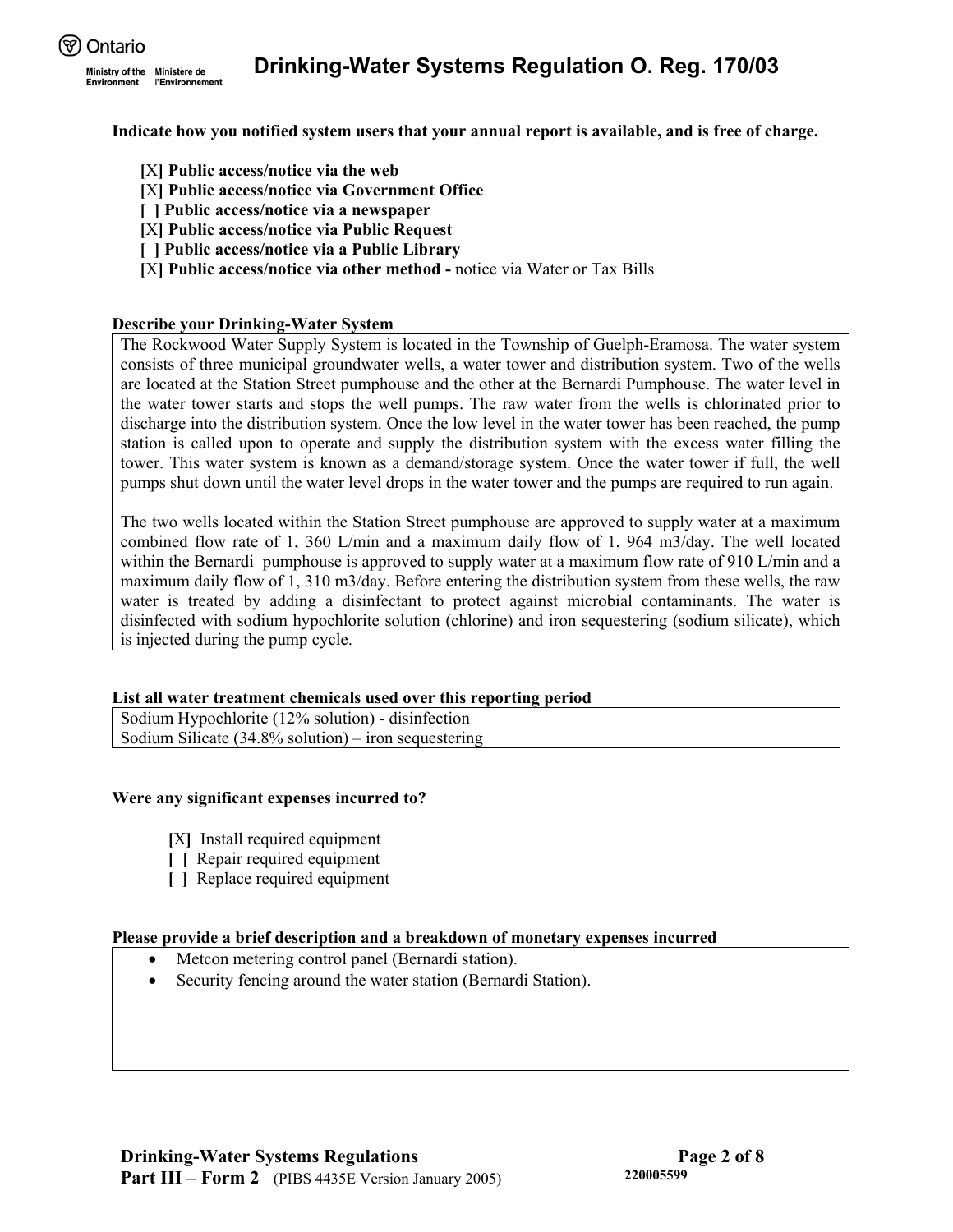Environment

**Provide details on the notices submitted in accordance with subsection 18(1) of the Safe Drinking-Water Act or section 16-4 of Schedule 16 of O.Reg.170/03 and reported to Spills Action Centre** 

| Incident     | <b>Parameter</b> | <b>Result</b> | Unit of        | <b>Corrective Action</b>        | <b>Corrective Action</b> |
|--------------|------------------|---------------|----------------|---------------------------------|--------------------------|
| Date         |                  |               | <b>Measure</b> |                                 | Date                     |
| Feb.11/05    | Fluoride         | 1.65          | mg/L           | Resample                        | Feb.11/05                |
| Feb.19/05    | Chlorine         | $<$ 20.0      | mg/L           | Disinfectant Restored/Increased | Feb.19/05                |
|              |                  |               |                | <b>Flushed Mains/Pipes</b>      |                          |
| Feb. 24/05   | Chlorine         | < 0.05        | mg/L           | Disinfectant Restored/Increased | Feb.24/05                |
| June $25/05$ | Chlorine         | < 0.20        | mg/L           | Re-test                         | June $25/05$             |
|              |                  |               |                | Disinfectant Restored/Increased |                          |
|              |                  |               |                | <b>Flushed Mains/Pipes</b>      |                          |
|              |                  |               |                |                                 |                          |
| June 30/05   | Chlorine         | 6.7           | mg/L           | Disinfectant Restored/Lowered   | June 30/05               |
|              |                  |               |                | <b>Flushed Mains/Pipes</b>      |                          |

**Microbiological testing done under the Schedule 10 of Regulation 170/03, during this reporting period.**

|                     | #<br>of<br><b>Samples</b> | E.Coli<br>$(min - max)$ | Total<br>Coliform<br>$(min - max)$ | of HPC<br><b>Samples</b> | <b>HPC</b><br>$(min - max)$ | # of<br><b>Bkgrd</b><br><b>Samples</b> | <b>Bkgnd</b><br>$(min -$<br>max) |
|---------------------|---------------------------|-------------------------|------------------------------------|--------------------------|-----------------------------|----------------------------------------|----------------------------------|
| Raw                 | 147                       | $0 - 0$                 | $0 - 2$                            |                          | $150 - 150$                 |                                        | $0 - 0$                          |
| <b>Treated</b>      | 88                        | $0 - 0$                 | $0 - 0$                            |                          | $0 - 2$                     | 38                                     | $0 - 18$                         |
| <b>Distribution</b> |                           | $0 - 0$                 | $0 - 0$                            | . 18                     | $0 - 27$                    | 53                                     | $0 - 39$                         |

**Operational testing done under Schedule 7 of Regulation 170/03 during the period covered by this Annual Report.** 

|                                                        | <b>Number</b><br>of Grab<br><b>Samples</b> | <b>Range of Results</b><br>$(min - max)$ |
|--------------------------------------------------------|--------------------------------------------|------------------------------------------|
| <b>Raw Water</b>                                       |                                            |                                          |
| Turbidity (Station St - Well #1)                       | 13                                         | $0.10 - 0.48$ NTU                        |
| Turbidity (Station St - Well #2)                       | 13                                         | $0.09 - 0.64NTU$                         |
| Turbidity (Bernardi)                                   | 17                                         | $0.04 - 1.24$ NTU                        |
| <b>Treated Water</b>                                   |                                            |                                          |
| Turbidity (Station St.)                                | 8760                                       | $0.00 - 4.0$ NTU <sup>1</sup>            |
| Turbidity (Bernardi)                                   | 8760                                       | $0.00 - 4.0$ NTU <sup>1</sup>            |
| Chlorine Residual (Station St)                         | 8760                                       | $0 - 4$                                  |
| Chlorine Residual (Bernardi)                           | 8760                                       | $0 - 4$                                  |
| <b>Distribution System</b>                             |                                            |                                          |
| Chlorine Residual                                      | 8760                                       | $0.08 - 3.40$                            |
| <b>Fluoride</b> (If the DWS provides)<br>fluoridation) | N/A                                        | N/A                                      |

*NOTE: For continuous monitors use 8760 as the number of samples.* 

**1 Turidity Spikes Mechanically Related.**

*NOTE: Record the unit of measure if it is not milligrams per litre.*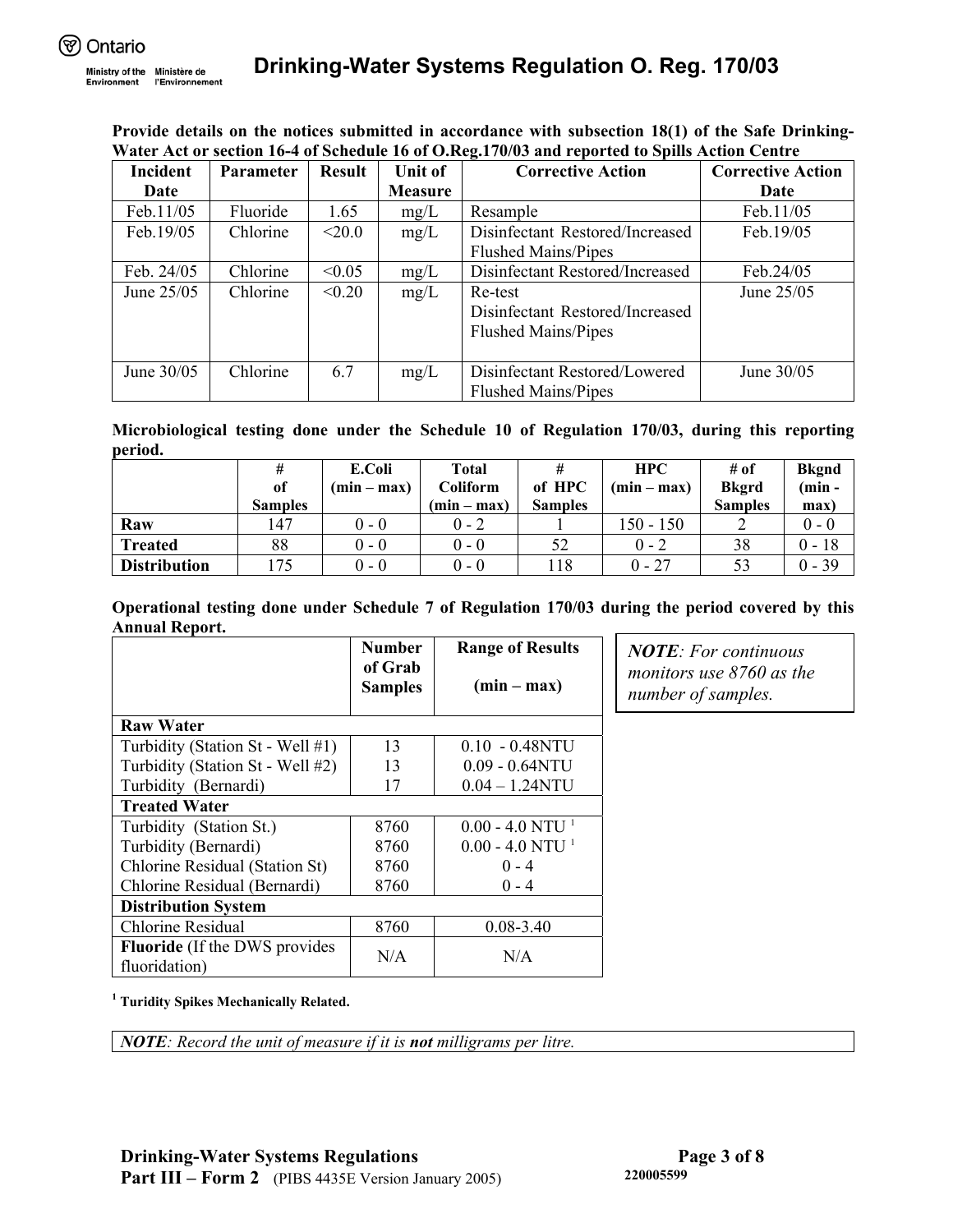**Summary of additional testing and sampling carried out in accordance with the requirement of an approval, order or other legal instrument.** 

| Date of legal instrument | <b>Parameter</b> | Date           | <b>Result</b> | <b>Unit of Measure</b> |
|--------------------------|------------------|----------------|---------------|------------------------|
| issued                   |                  | <b>Sampled</b> |               |                        |
|                          |                  | N/A            |               |                        |

**Summary of Inorganic parameters tested during this reporting period or the most recent sample results** 

| Parameter                  | <b>Sample Date</b> | <b>Result Value</b> | <b>Unit of</b>  | <b>Exceedance</b> |
|----------------------------|--------------------|---------------------|-----------------|-------------------|
|                            |                    |                     | <b>Measure</b>  |                   |
|                            |                    | <b>BERNARDI</b>     |                 |                   |
| <b>Antimony</b>            | Feb. 07/05         | < 0.6               | $\frac{u g}{l}$ | N <sub>0</sub>    |
| <b>Arsenic</b>             | Feb. 07/05         | $<$ 2               | $\frac{u g}{l}$ | N <sub>o</sub>    |
| <b>Barium</b>              | Feb. 07/05         | 35                  | $\frac{u g}{l}$ | N <sub>o</sub>    |
| <b>Boron</b>               | Feb. 07/05         | 9.0                 | $\frac{u g}{l}$ | N <sub>0</sub>    |
| Cadmium                    | Feb. 07/05         | < 0.1               | $\frac{u g}{l}$ | N <sub>0</sub>    |
| Chromium                   | Feb. 07/05         | 4.0                 | $\frac{u g}{l}$ | No                |
| <b>Lead (Distribution)</b> | Jan. 17/05         | 0.3                 |                 |                   |
|                            | Apr.11/05          | 0.1                 | $\frac{u g}{l}$ | N <sub>0</sub>    |
|                            | July 07/05         | 0.2                 |                 |                   |
| <b>Mercury</b>             | Feb. 07/05         | < 0.02              | $\frac{u g}{l}$ | N <sub>0</sub>    |
| Selenium                   | Feb. 07/05         | $<$ 3               | $\frac{u g}{l}$ | N <sub>0</sub>    |
| Sodium                     | Feb. 07/05         | 3.19                | mg/1            | No                |
| <b>Uranium</b>             | Feb. 07/05         | < 0.05              | $\frac{u g}{l}$ | N <sub>0</sub>    |
| <b>Fluoride</b>            | Feb. 07/05         | 1.65                | mg/l            | Yes               |
|                            | Feb. 11/05         | 1.54                |                 |                   |
| <b>Nitrite</b>             | Jan. 17/05         | < 0.005             |                 |                   |
|                            | Apr.11/05          | < 0.005             | mg/l            | N <sub>0</sub>    |
|                            | July 07/05         | < 0.005             |                 |                   |
|                            | Oct 10/05          | < 0.005             |                 |                   |
| <b>Nitrate</b>             | Jan. 17/05         | 0.015               |                 |                   |
|                            | Apr.11/05          | 0.026               | mg/l            | N <sub>0</sub>    |
|                            | July 07/05         | < 0.013             |                 |                   |
|                            | Oct 10/05          | < 0.013             |                 |                   |

|         | Summary of Inorganic parameters tested during this reporting period or the most recent sample |  |  |  |  |  |  |
|---------|-----------------------------------------------------------------------------------------------|--|--|--|--|--|--|
| results |                                                                                               |  |  |  |  |  |  |

| <b>Parameter</b> | <b>Sample Date</b> | <b>Result Value</b>   | <b>Unit of</b>  | <b>Exceedance</b> |
|------------------|--------------------|-----------------------|-----------------|-------------------|
|                  |                    |                       | <b>Measure</b>  |                   |
|                  |                    | <b>STATION STREET</b> |                 |                   |
| <b>Antimony</b>  | July 07/05         | < 0.6                 | $\frac{u g}{l}$ | No                |
| Arsenic          | July 07/05         | 2.0                   | $\frac{u}{g}$   | No                |
| <b>Barium</b>    | July 07/05         | 94.0                  | $\frac{u g}{l}$ | No                |
| <b>Boron</b>     | July 07/05         | 22.0                  | $\frac{u g}{l}$ | No                |
| Cadmium          | July 07/05         | < 0.1                 | $\frac{u}{g}$   | No                |
| Chromium         | July 07/05         | 6.0                   | ug/l            | No                |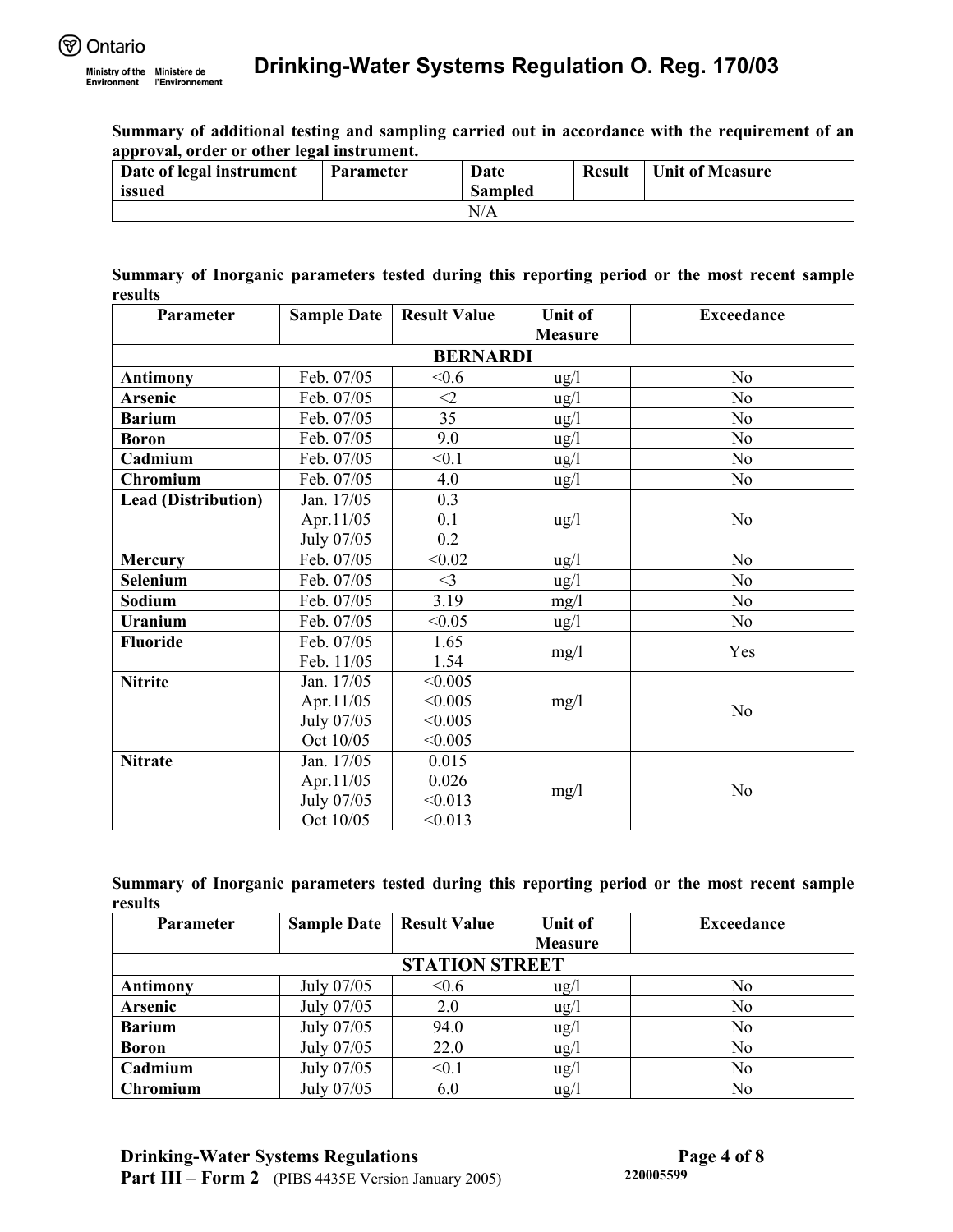| <b>STATION STREET (cont'd)</b> |              |         |                 |                |  |  |  |  |
|--------------------------------|--------------|---------|-----------------|----------------|--|--|--|--|
| <b>Lead (Distribution)</b>     | Jan. 17/05   | 0.3     |                 | N <sub>o</sub> |  |  |  |  |
|                                | Apr. 11/05   | 0.1     | $\frac{u}{g}$   |                |  |  |  |  |
|                                | July 7/05    | 0.2     |                 |                |  |  |  |  |
| <b>Mercury</b>                 | July 07/05   | < 0.02  | $\frac{u g}{l}$ | N <sub>o</sub> |  |  |  |  |
| Selenium                       | July 07/05   | <3.0    | $\frac{u g}{l}$ | N <sub>o</sub> |  |  |  |  |
| Sodium                         | Aug. 18/03   | 70.2    | mg/1            | Yes            |  |  |  |  |
| Uranium                        | July 07/05   | 1.13    | $\frac{u g}{l}$ | N <sub>o</sub> |  |  |  |  |
| <b>Fluoride</b>                | Aug. 08/03   | 0.92    | mg/l            | N <sub>o</sub> |  |  |  |  |
| <b>Nitrite</b>                 | Jan. 17/05   | < 0.005 |                 |                |  |  |  |  |
|                                | Apr. $11/05$ | < 0.005 | mg/l            | N <sub>0</sub> |  |  |  |  |
|                                | July 07/05   | < 0.005 |                 |                |  |  |  |  |
|                                | Oct 10/05    | < 0.005 |                 |                |  |  |  |  |
| <b>Nitrate</b>                 | Jan. 17/05   | 0.027   |                 |                |  |  |  |  |
|                                | Apr. $11/05$ | 0.048   |                 | N <sub>o</sub> |  |  |  |  |
|                                | July 07/05   | < 0.013 | mg/l            |                |  |  |  |  |
|                                | Oct 10/05    | < 0.013 |                 |                |  |  |  |  |

**Summary of Organic parameters sampled during this reporting period or the most recent sample results** 

| Parameter                                                | <b>Sample Date</b> | <b>Result Value</b> | <b>Unit of</b>  | <b>Exceedance</b> |  |  |  |  |  |
|----------------------------------------------------------|--------------------|---------------------|-----------------|-------------------|--|--|--|--|--|
|                                                          |                    |                     | <b>Measure</b>  |                   |  |  |  |  |  |
| <b>BERNARDI</b>                                          |                    |                     |                 |                   |  |  |  |  |  |
| <b>Alachlor</b>                                          | Feb. 07/05         | < 0.11              | ug/l            | N <sub>0</sub>    |  |  |  |  |  |
| <b>Aldicarb</b>                                          | Feb. 07/05         | < 0.30              | $\frac{u g}{l}$ | N <sub>0</sub>    |  |  |  |  |  |
| <b>Aldrin + Dieldrin</b>                                 | Feb. 07/05         | < 0.067             | $\frac{u g}{l}$ | N <sub>o</sub>    |  |  |  |  |  |
| <b>Atrazine + N-dealkylated metobolites</b>              | Feb. 07/05         | < 0.12              | $\frac{u g}{l}$ | N <sub>0</sub>    |  |  |  |  |  |
| Azinphos-methyl                                          | Feb. 07/05         | < 0.21              | $\frac{u g}{l}$ | N <sub>o</sub>    |  |  |  |  |  |
| <b>Bendiocarb</b>                                        | Feb. 07/05         | < 0.13              | $\frac{u g}{l}$ | N <sub>0</sub>    |  |  |  |  |  |
| <b>Benzene</b>                                           | Feb. 07/05         | < 0.36              | $\frac{u}{g}$   | N <sub>0</sub>    |  |  |  |  |  |
| Benzo(a)pyrene                                           | Feb. 07/05         | < 0.004             | $\frac{u g}{l}$ | N <sub>o</sub>    |  |  |  |  |  |
| <b>Bromoxynil</b>                                        | Feb. 07/05         | < 0.094             | ug/l            | N <sub>o</sub>    |  |  |  |  |  |
| Carbaryl                                                 | Feb. 07/05         | < 0.16              | $\frac{u g}{l}$ | N <sub>0</sub>    |  |  |  |  |  |
| Carbofuran                                               | Feb. 07/05         | < 0.37              | $\frac{u g}{l}$ | N <sub>0</sub>    |  |  |  |  |  |
| <b>Carbon Tetrachloride</b>                              | Feb. 07/05         | < 0.34              | $\frac{u g}{l}$ | N <sub>o</sub>    |  |  |  |  |  |
| <b>Chlordane</b> (Total)                                 | Feb. 07/05         | < 0.11              | $\frac{u g}{l}$ | N <sub>0</sub>    |  |  |  |  |  |
| <b>Chlorpyrifos</b>                                      | Feb. 07/05         | < 0.18              | $\frac{u g}{l}$ | N <sub>o</sub>    |  |  |  |  |  |
| Cyanazine                                                | Feb. 07/05         | < 0.18              | $\frac{u g}{l}$ | N <sub>o</sub>    |  |  |  |  |  |
| <b>Diazinon</b>                                          | Feb. 07/05         | < 0.081             | $\frac{u g}{l}$ | N <sub>o</sub>    |  |  |  |  |  |
| <b>Dicamba</b>                                           | Feb. 07/05         | < 0.17              | $\frac{u g}{l}$ | N <sub>o</sub>    |  |  |  |  |  |
| 1,2-Dichlorobenzene                                      | Feb. 07/05         | < 0.56              | $\frac{u g}{l}$ | No                |  |  |  |  |  |
| 1,4-Dichlorobenzene                                      | Feb. 07/05         | < 0.25              | $\frac{u g}{l}$ | N <sub>o</sub>    |  |  |  |  |  |
| Dichlorodiphenyltrichloroethane<br>$(DDT)$ + metabolites | Feb. 07/05         | < 0.14              | $\frac{u g}{l}$ | N <sub>0</sub>    |  |  |  |  |  |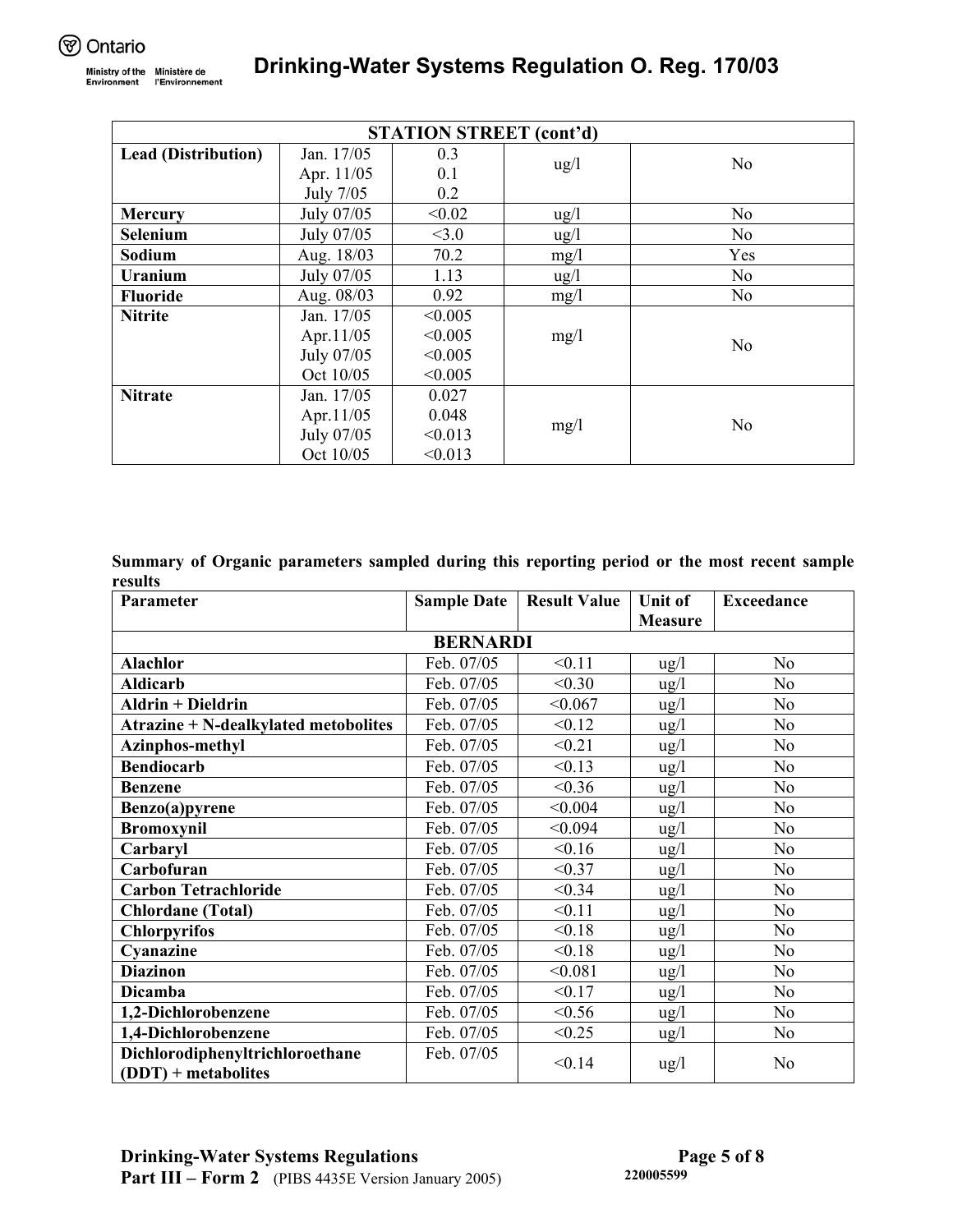| <b>BERNARDI</b> (cont'd)                |            |          |                 |                |
|-----------------------------------------|------------|----------|-----------------|----------------|
| 1,2-Dichloroethane                      | Feb. 07/05 | < 0.32   | $\frac{u g}{l}$ | N <sub>o</sub> |
| 1,1-Dichloroethylene                    | Feb. 07/05 |          |                 |                |
| (vinylidene chloride)                   |            | < 0.52   | $\frac{u g}{l}$ | N <sub>o</sub> |
| <b>Dichloromethane</b>                  | Feb. 07/05 | < 1.17   | $\frac{u}{g}$   | No             |
| 2-4 Dichlorophenol                      | Feb. 07/05 | < 0.15   | $\frac{u}{g}$   | N <sub>o</sub> |
| 2,4-Dichlorophenoxy acetic acid (2,4-D) | Feb. 07/05 | < 0.11   | $\frac{u g}{l}$ | N <sub>o</sub> |
| Diclofop-methyl                         | Feb. 07/05 | < 0.13   | $\frac{u g}{l}$ | N <sub>o</sub> |
| <b>Dimethoate</b>                       | Feb. 07/05 | < 0.12   | $\frac{u}{g}$   | N <sub>o</sub> |
| <b>Dinoseb</b>                          | Feb. 07/05 | < 0.084  | $\frac{u}{g}$   | N <sub>o</sub> |
| <b>Diquat</b>                           | Feb. 07/05 | <1       | $\frac{u g}{l}$ | N <sub>o</sub> |
| <b>Diuron</b>                           | Feb. 07/05 | < 0.087  | ug/l            | N <sub>o</sub> |
| Glyphosate                              | Feb. 07/05 | <6       | $\frac{u}{g}$   | N <sub>o</sub> |
| <b>Heptachlor + Heptachlor Epoxide</b>  | Feb. 07/05 | < 0.11   | $\frac{u g}{l}$ | N <sub>o</sub> |
| <b>Lindane</b> (Total)                  | Feb. 07/05 | < 0.056  | $\frac{u g}{l}$ | N <sub>o</sub> |
| <b>Malathion</b>                        | Feb. 07/05 | < 0.091  | $\frac{u g}{l}$ | N <sub>0</sub> |
| Methoxychlor                            | Feb. 07/05 | < 0.14   | $\frac{u g}{l}$ | N <sub>o</sub> |
| <b>Metolachlor</b>                      | Feb. 07/05 | < 0.092  | $\frac{u g}{l}$ | No             |
| Metribuzin                              | Feb. 07/05 | < 0.12   | $\frac{u g}{l}$ | N <sub>o</sub> |
| Monochlorobenzene                       | Feb. 07/05 | < 0.46   | $\frac{u g}{l}$ | N <sub>o</sub> |
| Paraquat                                | Feb. 07/05 | $\leq$ 1 | $\frac{u}{g}$   | N <sub>o</sub> |
| <b>Parathion</b>                        | Feb. 07/05 | < 0.18   | $\frac{u}{g}$   | N <sub>o</sub> |
| Pentachlorophenol                       | Feb. 07/05 | < 0.15   | $\frac{u}{g}$   | No             |
| <b>Phorate</b>                          | Feb. 07/05 | < 0.11   | ug/l            | N <sub>o</sub> |
| Picloram                                | Feb. 07/05 | < 0.20   | $\frac{u g}{l}$ | N <sub>o</sub> |
| <b>Polychlorinated Biphenyls(PCB)</b>   | Feb. 07/05 | < 0.04   | $\frac{u}{g}$   | N <sub>o</sub> |
| Prometryne                              | Feb. 07/05 | < 0.23   | $\frac{u g}{l}$ | N <sub>o</sub> |
| <b>Simazine</b>                         | Feb. 07/05 | < 0.15   | $\frac{u g}{l}$ | N <sub>0</sub> |
| <b>THM</b> (Distribution)               | Jan. 17/05 | 0.92     |                 |                |
| (NOTE: show latest annual average)      | Apr.11/05  | 4.7      |                 | N <sub>o</sub> |
| $average - 6.38$ ug/l                   | July 07/05 | 5.9      | $\frac{u g}{l}$ |                |
|                                         | Oct 10/05  | 14.0     |                 |                |
| <b>Temephos</b>                         | Feb. 07/05 | < 0.31   | $\frac{u g}{l}$ | N <sub>0</sub> |
| <b>Terbufos</b>                         | Feb. 07/05 | < 0.12   | $\frac{u}{g}$   | N <sub>o</sub> |
| Tetrachloroethylene                     | Feb. 07/05 | < 0.48   | $\frac{u}{g}$   | No             |
| 2,3,4,6-Tetrachlorophenol               | Feb. 07/05 | < 0.14   | $\frac{u g}{l}$ | N <sub>o</sub> |
| <b>Triallate</b>                        | Feb. 07/05 | < 0.10   | $\frac{u g}{l}$ | No             |
| Trichloroethylene                       | Feb. 07/05 | < 0.54   | $\frac{u g}{l}$ | N <sub>0</sub> |
| 2,4,6-Trichlorophenol                   | Feb. 07/05 | < 0.25   | $\frac{u}{g}$   | N <sub>o</sub> |
| 2,4,5-Trichlorophenoxy acetic acid      | Feb. 07/05 | < 0.14   | $\frac{u g}{l}$ | No             |
| $(2, 4, 5 - T)$                         |            |          |                 |                |
| Trifluralin                             | Feb. 07/05 | < 0.12   | $\frac{u g}{l}$ | N <sub>o</sub> |
| <b>Vinyl Chloride</b>                   | Feb. 07/05 | < 0.08   | $\frac{u g}{l}$ | N <sub>0</sub> |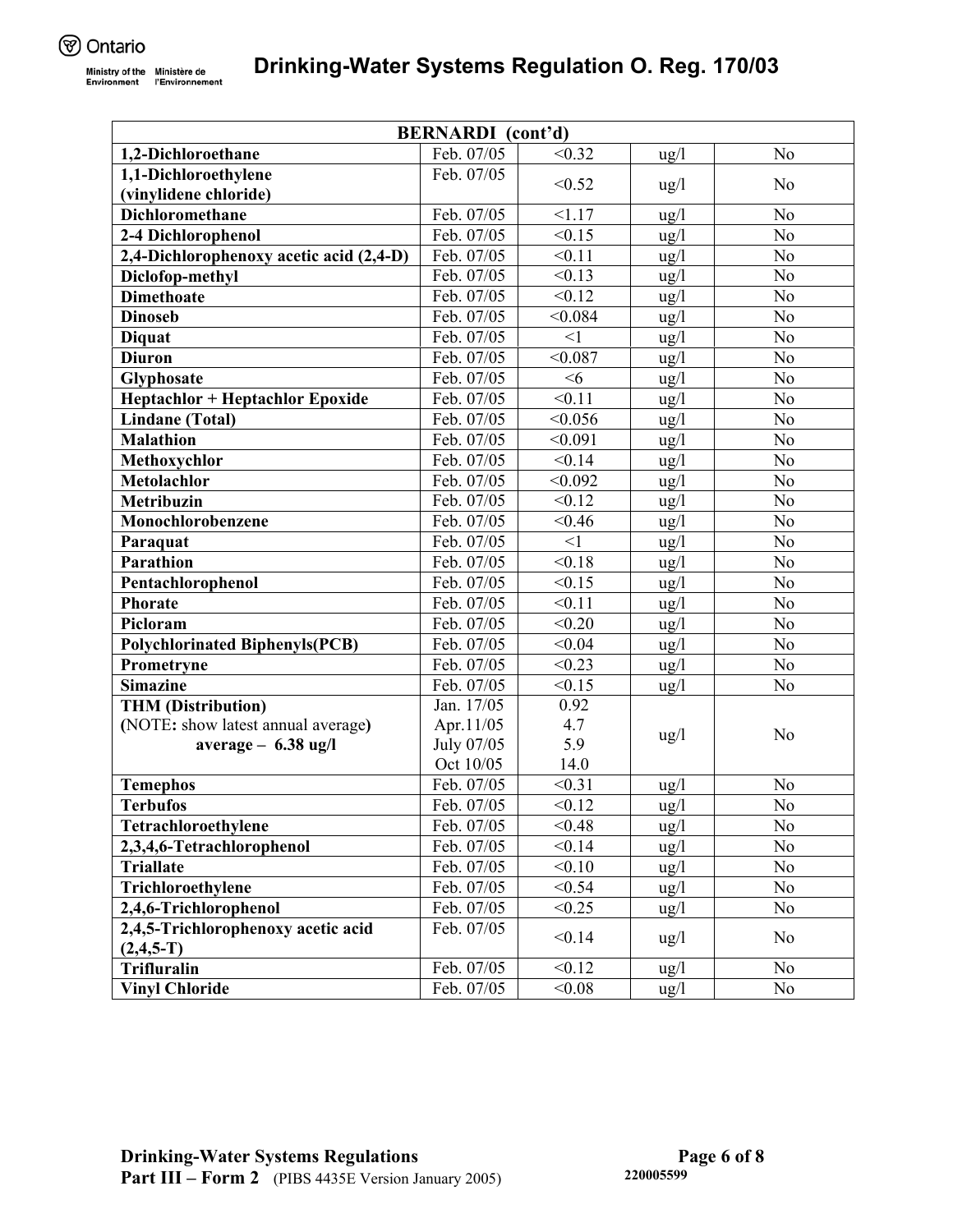**Exceedance** 

|                                             |                       |                    | <b>Measure</b>  |                 |
|---------------------------------------------|-----------------------|--------------------|-----------------|-----------------|
|                                             | <b>STATION STREET</b> |                    |                 |                 |
| <b>Alachlor</b>                             | July 07/05            | < 0.11             | $\frac{u g}{l}$ | N <sub>o</sub>  |
| <b>Aldicarb</b>                             | July 07/05            | < 0.30             | ug/l            | N <sub>0</sub>  |
| <b>Aldrin + Dieldrin</b>                    | July 07/05            | < 0.067            | $\frac{u}{g}$   | No              |
| <b>Atrazine + N-dealkylated metobolites</b> | July 07/05            | < 0.12             | $\frac{u g}{l}$ | No              |
| Azinphos-methyl                             | July 07/05            | < 0.21             | ug/l            | N <sub>o</sub>  |
| <b>Bendiocarb</b>                           | July 07/05            | < 0.13             | ug/l            | N <sub>o</sub>  |
| <b>Benzene</b>                              | July 07/05            | < 0.36             | ug/l            | N <sub>0</sub>  |
| Benzo(a)pyrene                              | July 07/05            | < 0.004            | ug/l            | N <sub>o</sub>  |
| <b>Bromoxynil</b>                           | July 07/05            | < 0.094            | $\frac{u}{g}$   | N <sub>o</sub>  |
| Carbaryl                                    | July 07/05            | < 0.16             | $\frac{u}{g}$   | N <sub>o</sub>  |
| Carbofuran                                  | July 07/05            | < 0.37             | $\frac{u}{g}$   | N <sub>o</sub>  |
| <b>Carbon Tetrachloride</b>                 | July 07/05            | < 0.34             | $\frac{u}{g}$   | N <sub>o</sub>  |
| <b>Chlordane</b> (Total)                    | July 07/05            | < 0.11             | $\frac{u}{g}$   | N <sub>0</sub>  |
| <b>Chlorpyrifos</b>                         | July 07/05            | < 0.18             | $\frac{u}{g}$   | N <sub>o</sub>  |
| Cyanazine                                   | July 07/05            | < 0.18             | $\frac{u}{g}$   | N <sub>0</sub>  |
| <b>Diazinon</b>                             | July 07/05            | < 0.081            | $\frac{u}{g}$   | $\overline{No}$ |
| <b>Dicamba</b>                              | July 07/05            | $\sqrt{0.17}$      | ug/l            | $\overline{No}$ |
| 1,2-Dichlorobenzene                         | July 07/05            | < 0.56             | ug/l            | N <sub>o</sub>  |
| 1,4-Dichlorobenzene                         | July 07/05            | $\overline{<}0.25$ | ug/l            | N <sub>o</sub>  |
| Dichlorodiphenyltrichloroethane             | July 07/05            | < 0.14             | $\frac{u g}{l}$ | No              |
| $(DDT)$ + metabolites                       |                       |                    |                 |                 |
| 1,2-Dichloroethane                          | July 07/05            | < 0.32             | $\frac{u}{g}$   | N <sub>o</sub>  |
| 1,1-Dichloroethylene                        | July 07/05            | < 0.52             | $\frac{u}{g}$   | N <sub>o</sub>  |
| (vinylidene chloride)                       |                       |                    |                 |                 |
| <b>Dichloromethane</b>                      | July $07\sqrt{05}$    | 1.17               | $\frac{u g}{l}$ | N <sub>o</sub>  |
| 2-4 Dichlorophenol                          | July 07/05            | $\overline{<}0.15$ | $\frac{u}{g}$   | No              |
| 2,4-Dichlorophenoxy acetic acid (2,4-<br>D) | July 07/05            | < 0.11             | $\frac{u g}{l}$ | N <sub>o</sub>  |
| Diclofop-methyl                             | July 07/05            | < 0.13             | $\frac{u}{g}$   | N <sub>o</sub>  |
| <b>Dimethoate</b>                           | July 07/05            | $\sqrt{0.12}$      | ug/l            | N <sub>o</sub>  |
| <b>Dinoseb</b>                              | July 07/05            | < 0.084            | $\frac{u g}{l}$ | N <sub>o</sub>  |
| <b>Diquat</b>                               | July 07/05            | $\leq$ 1           | ug/l            | $\overline{No}$ |
| <b>Diuron</b>                               | July 07/05            | < 0.087            | ug/l            | N <sub>o</sub>  |
| Glyphosate                                  | July 07/05            | <6                 | $\frac{u}{g}$   | N <sub>o</sub>  |
| <b>Heptachlor + Heptachlor Epoxide</b>      | July 07/05            | < 0.11             | $\frac{u}{g}$   | N <sub>o</sub>  |
| <b>Lindane</b> (Total)                      | July 07/05            | < 0.056            | $\frac{u}{g}$   | N <sub>o</sub>  |
| <b>Malathion</b>                            | July 07/05            | < 0.091            | $\frac{u g}{l}$ | No              |
| Methoxychlor                                | July 07/05            | < 0.14             | $\frac{u}{g}$   | N <sub>o</sub>  |

**Metolachlor** 1 July 07/05  $\leq 0.092$  ug/l No **Metribuzin** 10 July 07/05  $\leq 0.12$  ug/l No **Monochlorobenzene** <br>July 07/05 <0.46 ug/l No **Paraquat** 1 July 07/05 <1 ug/l No

**Summary of Organic parameters sampled during this reporting period or the most recent sample results Parameter Sample Date Result Value Unit of**